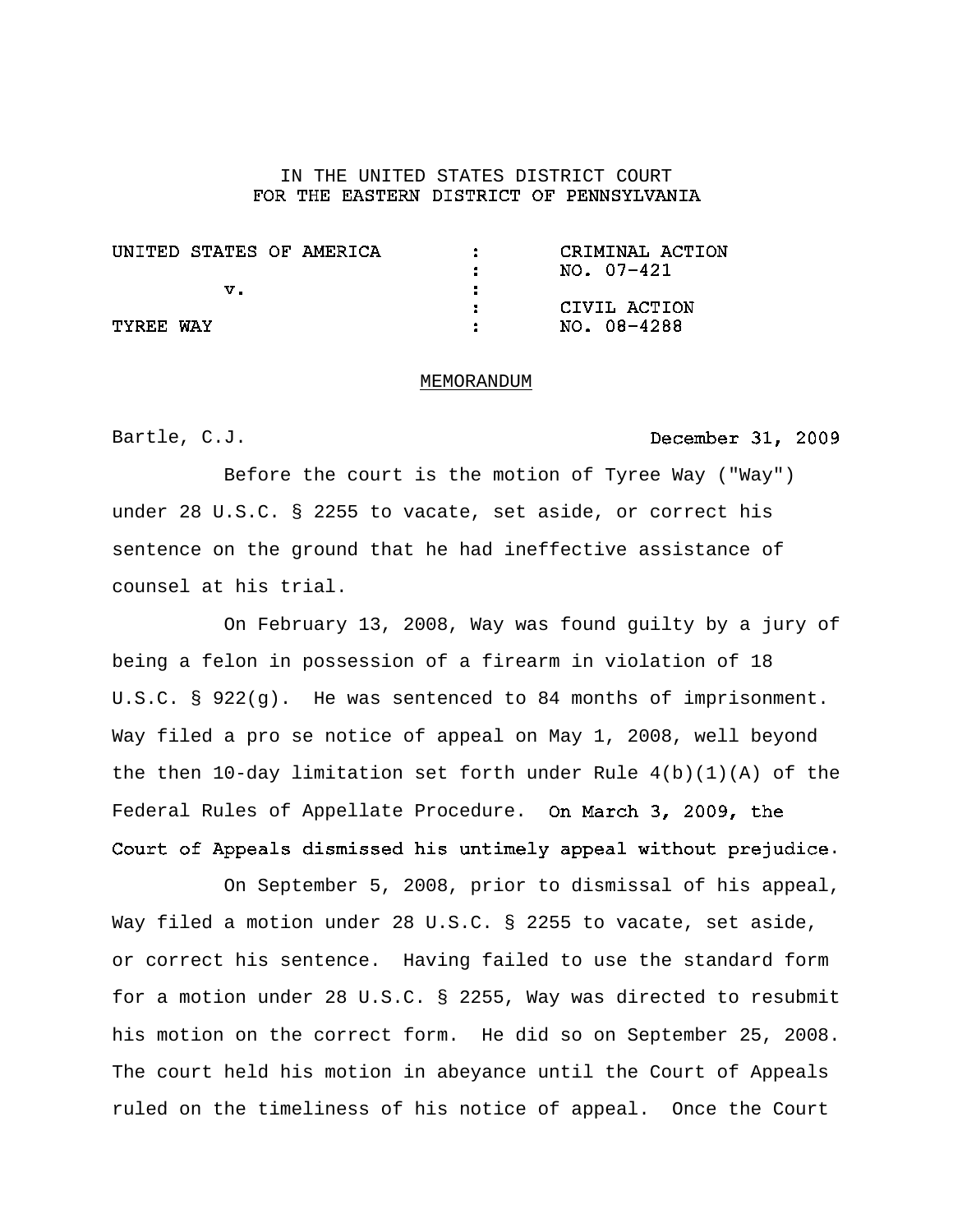of Appeals acted, this court appointed counsel for Way and, thereafter, held an evidentiary hearing to resolve any and all factual disputes arising from the claims set forth in Way's motion.

I.

The underlying facts, as established through trial testimony, are as follows. On the afternoon of April 3, 2007, Way was traveling the wrong way down a one-way street on his motorcycle when he collided with a car driven by Corey Hunter ("Hunter"). Hunter immediately placed a call to 911, and medical personnel rushed Way to the emergency department of Temple University Hospital where he was treated for leg and abdominal injuries. As Dr. Michael Thomas was removing Way's clothing to prepare him for treatment, Dr. Thomas discovered a loaded Hi-Point 9mm semiautomatic handgun hidden in Way's pants. Immediately, Dr. Thomas sought assistance from a Temple University Police Officer, who removed the weapon and took it to the Philadelphia Firearms Identification Unit ("FIU"). Upon inspection by the FIU, the gun was found to be in working order and to have traveled in interstate commerce.

On July 24, 2007, Way, a convicted felon, was charged by indictment with one count of being a felon in possession of a firearm in violation of 18 U.S.C. § 922(g). A jury trial was held on October 30 and 31, 2007 during which Way testified. Way raised the defense of justification. He testified that, on April 3, 2007, he was riding his motorcycle when he happened upon

-2-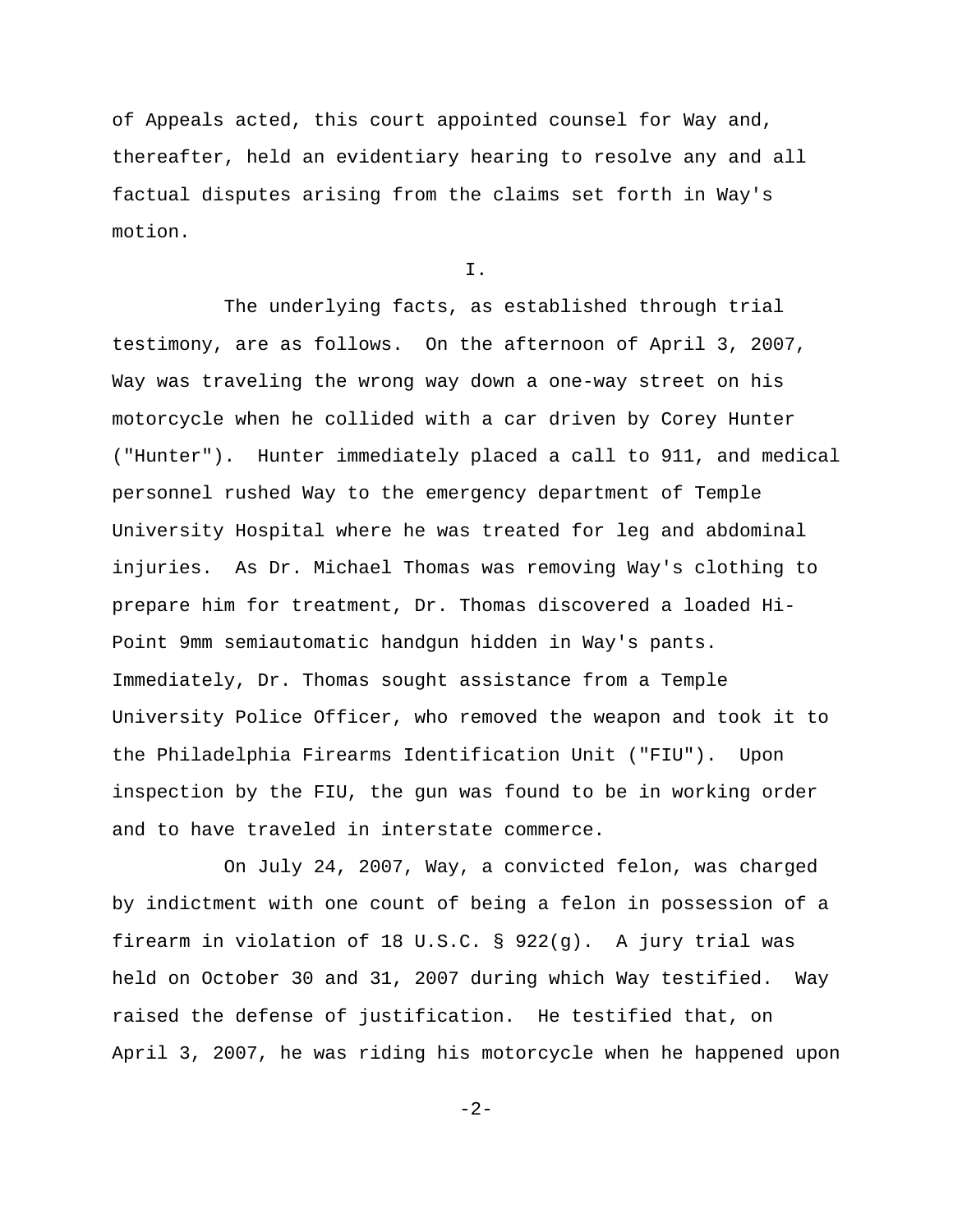a group of young children playing in the street. As he approached the children, he realized that one of them was about to pick up a handgun which was lying on the ground. Way, concerned for their safety, picked up the gun, placed it in his pocket, and rode off with the intention to turn the gun over to the police. According to Way, he was on his way to a police station when he crashed into Hunter's car. However, there was also evidence that, at the time of the crash, Way was driving away from, and not toward, the police station. The jury did not believe Way's story and found him guilty.

II.

Way filed the instant motion pursuant to 28 U.S.C. § 2255, which provides in relevant part,

> A prisoner in custody under sentence of a court established by Act of Congress claiming the right to be released upon the ground that the sentence was imposed in violation of the Constitution or laws of the United States ... may move the court which imposed the sentence to vacate, set aside or correct the sentence.

28 U.S.C. § 2255(a). As noted above, Way argues he is entitled to relief due to the ineffective assistance of counsel.

To succeed with such a claim, the two-part standard developed by the United States Supreme Court in Strickland v. Washington requires a petitioner to establish: (1) the performance of counsel was deficient, and (2) he was prejudiced by this deficiency. 466 U.S. 668, 687 (1984). First, counsel's conduct must "[fall] below an objective standard of reasonableness" such that "he was not functioning as the

 $-3-$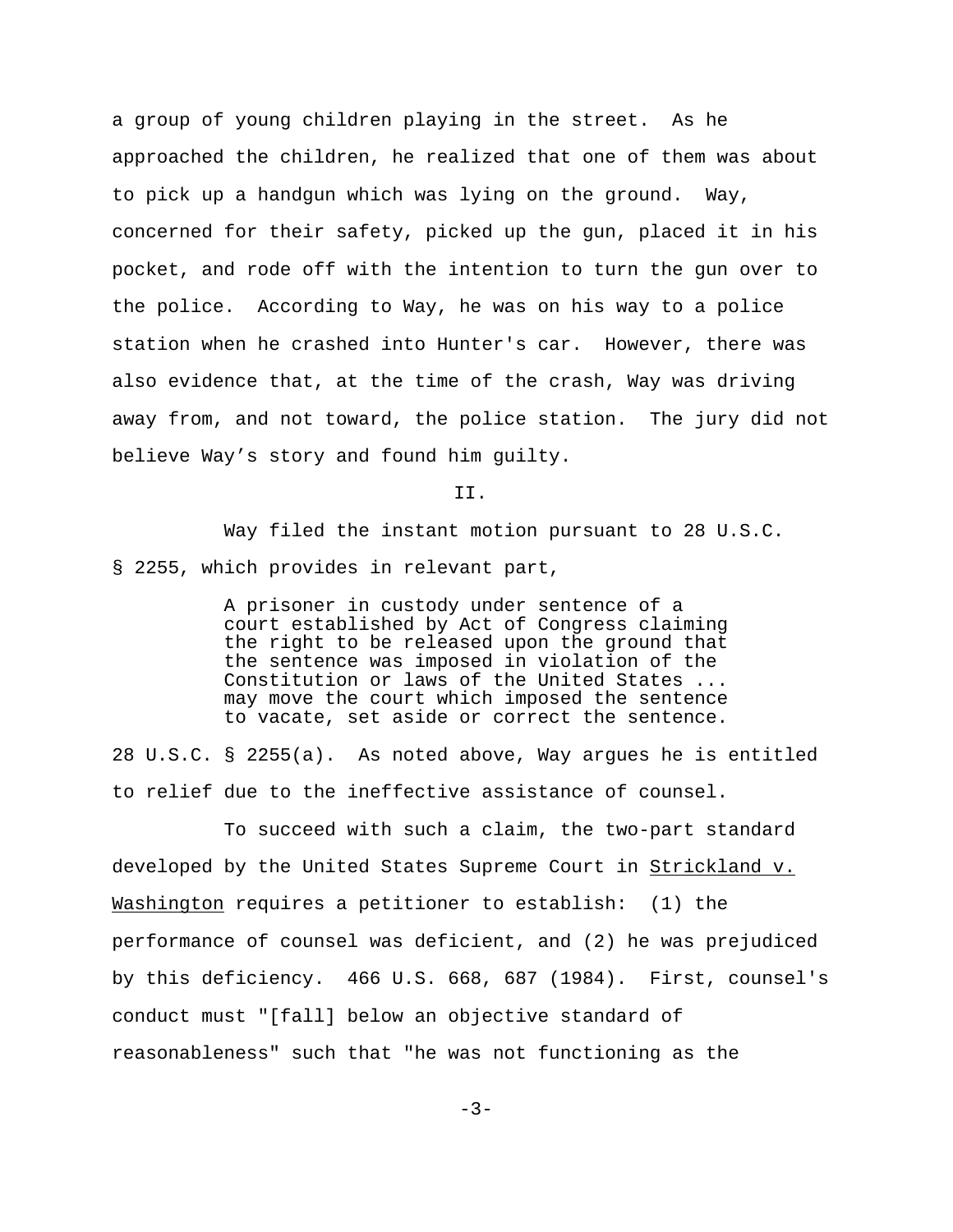'counsel' guaranteed the defendant by the Sixth Amendment." Id. at 687-88; United States v. Shedrick, 493 F.3d 292, 299 (3d Cir. 2007). Courts are "highly deferential" when assessing the performance of trial counsel, and "indulge a strong presumption that counsel's conduct falls within the wide range of reasonable professional assistance." Strickland, 466 U.S. at 689. Second, a petitioner must have suffered actual prejudice as a result of counsel's inadequate performance. Id. at 687; United States v. Day, 969 F.2d 39, 42 (3d Cir. 1992). He must establish "a reasonable probability that, but for counsel's unprofessional errors, the result of the proceeding would have been different." Strickland, 466 U.S. at 694. A "reasonable probability" is "a probability sufficient to undermine confidence in the outcome." Id.

Way bases his claim of ineffective assistance of counsel on a number of grounds. First, he contends that he timely requested his counsel to file a notice of appeal but that counsel failed to do so. A claim that a lawyer was constitutionally ineffective because of a failure to file a notice of appeal is analyzed according to the Strickland standard. Roe v. Flores-Ortega, 528 U.S. 470, 477 (2000). Under that standard, "a lawyer who disregards specific instructions from the defendant to file a notice of appeal acts in a manner that is professionally unreasonable."  $Id.$  If counsel fails to file a requested appeal, the defendant "is entitled to resentencing and appeal without showing that his appeal would

 $-4-$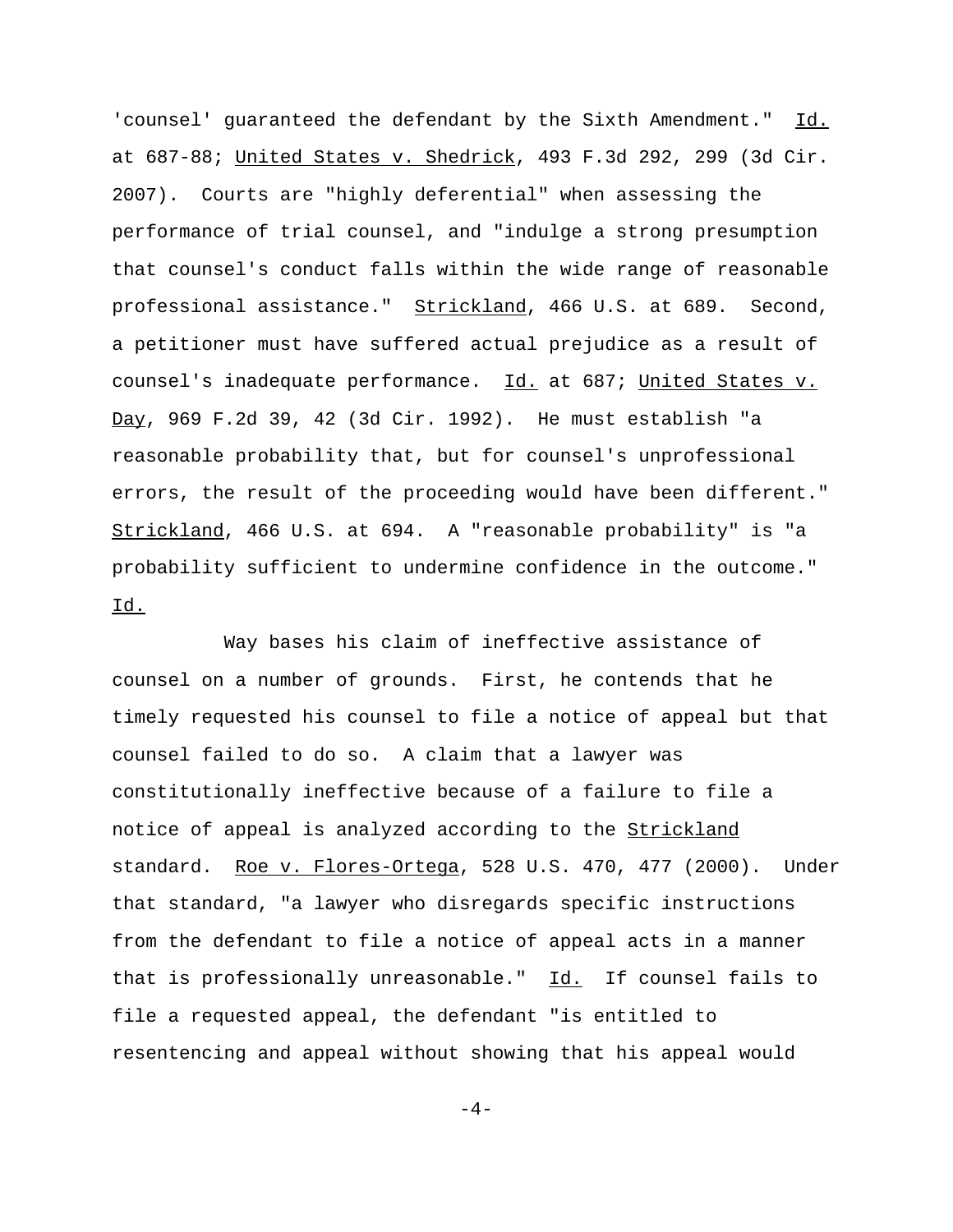likely have had merit." Pequero v. United States, 526 U.S. 23, 28 (1999) (citing Rodriquez v. United States, 395 U.S. 327, 329- 30 (1969)). As explained by our Court of Appeals in Velazquez v. Grace, the failure to file a requested appeal is itself sufficient to establish prejudice under Strickland. 277 Fed. Appx. 258, 261 (3d Cir. 2008); see also, Shedrick, 493 F.3d at 301-02.

In cases where the defendant has not clearly instructed counsel to file an appeal, counsel's failure to file a notice of appeal is unreasonable only when counsel fails to consult with the defendant in the face of a duty to do so. Flores-Ortega, 528 U.S. at 478. Counsel's duty to consult with the defendant regarding appeal arises when counsel has reason to believe that "a rational defendant would want an appeal" or when the particular defendant at issue "reasonably demonstrated to counsel that he was interested in appealing."  $Id.$  at 480. Finally, to meet Strickland's prejudice requirement, a petitioner must also "demonstrate that there is a reasonable probability that, but for counsel's deficient failure to consult with him about an appeal, he would have timely appealed." Id. at 484.

As a preliminary matter, we note that Way was aware of his right to appeal. At the conclusion of sentencing, this court advised Way of his right to do so, explained that counsel would be appointed for him if necessary, and told him that, if he wished to appeal, he could inform the deputy clerk and she would enter a notice of appeal on his behalf. He was also informed of

-5-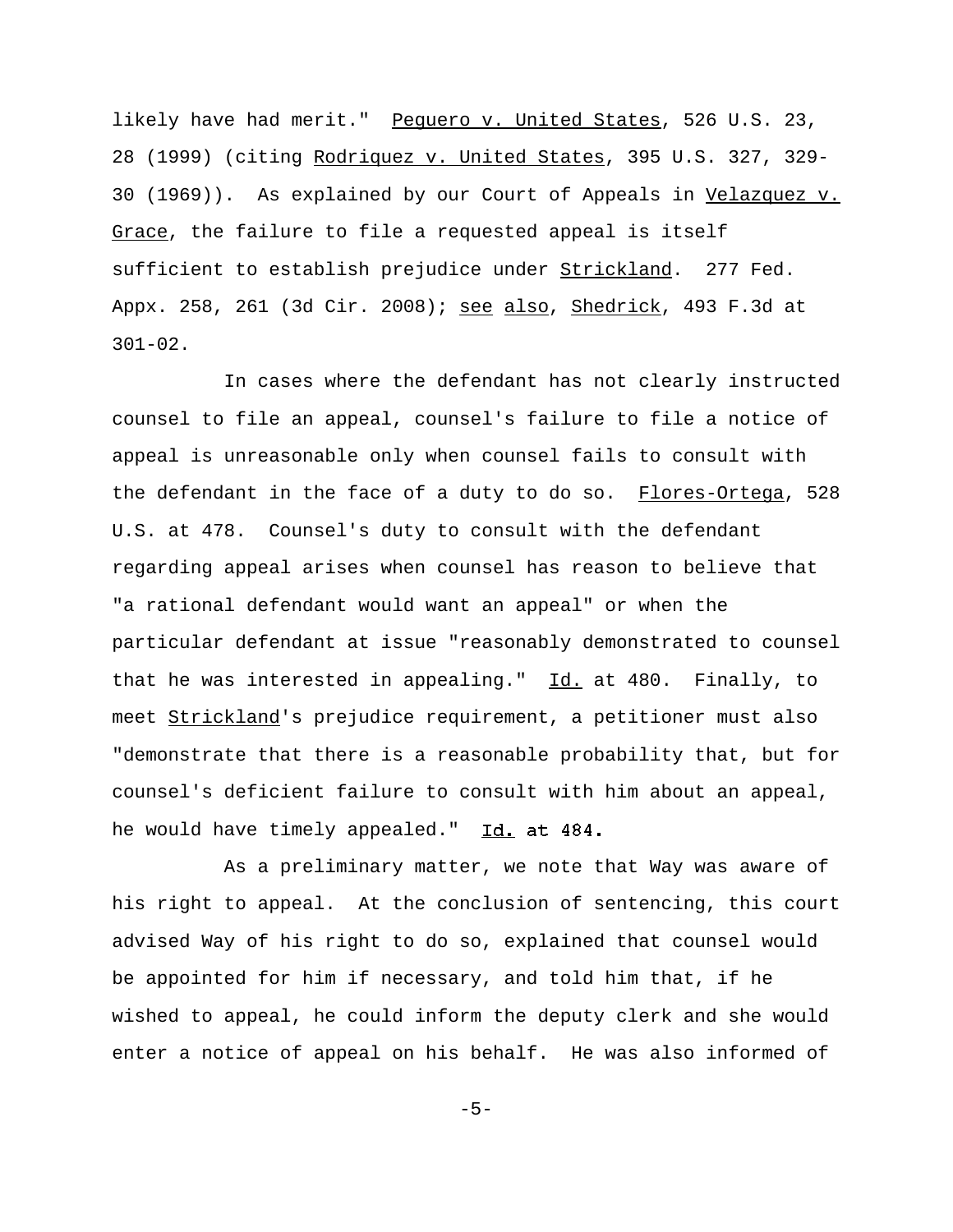the time limit for filing a notice of appeal. During the evidentiary hearing on his pending § 2255 motion, when asked whether he understood his right to appeal at the time of sentencing, Way said he understood that "if I went to trial ... I had the right to file my direct appeal."

Way maintains that, immediately following sentencing, he instructed his trial attorney, Gregory Pagano ("Mr. Pagano"), to file an appeal, that Mr. Pagano indicated to Way that he would do so, but that Mr. Pagano did not file the appeal as instructed. We held an evidentiary hearing during which we heard testimony from Way, Mr. Pagano, Sherri Griffin ("Griffin") who is Way's mother, and Michael Way who is Way's brother. After reviewing the contents of the pending § 2255 motion, the affidavits attached thereto, and the testimony provided during the evidentiary hearing, we find that Way has not met the Strickland standard for establishing constitutionally ineffective assistance of counsel on this issue.

In his motion, Way states that Mr. Pagano "was advised on numerous occasions before and after the sentencing that an appeal would be taken." Way's testimony at the evidentiary hearing, however, was more equivocal. Way testified that the only specific time he could remember asking Mr. Pagano to file a notice of appeal was immediately after sentencing while he and Mr. Pagano were still in the courtroom sitting at defense table. Way testified that his mother, Griffin, approached defense table and asked Way whether he intended to appeal his conviction. Way

-6-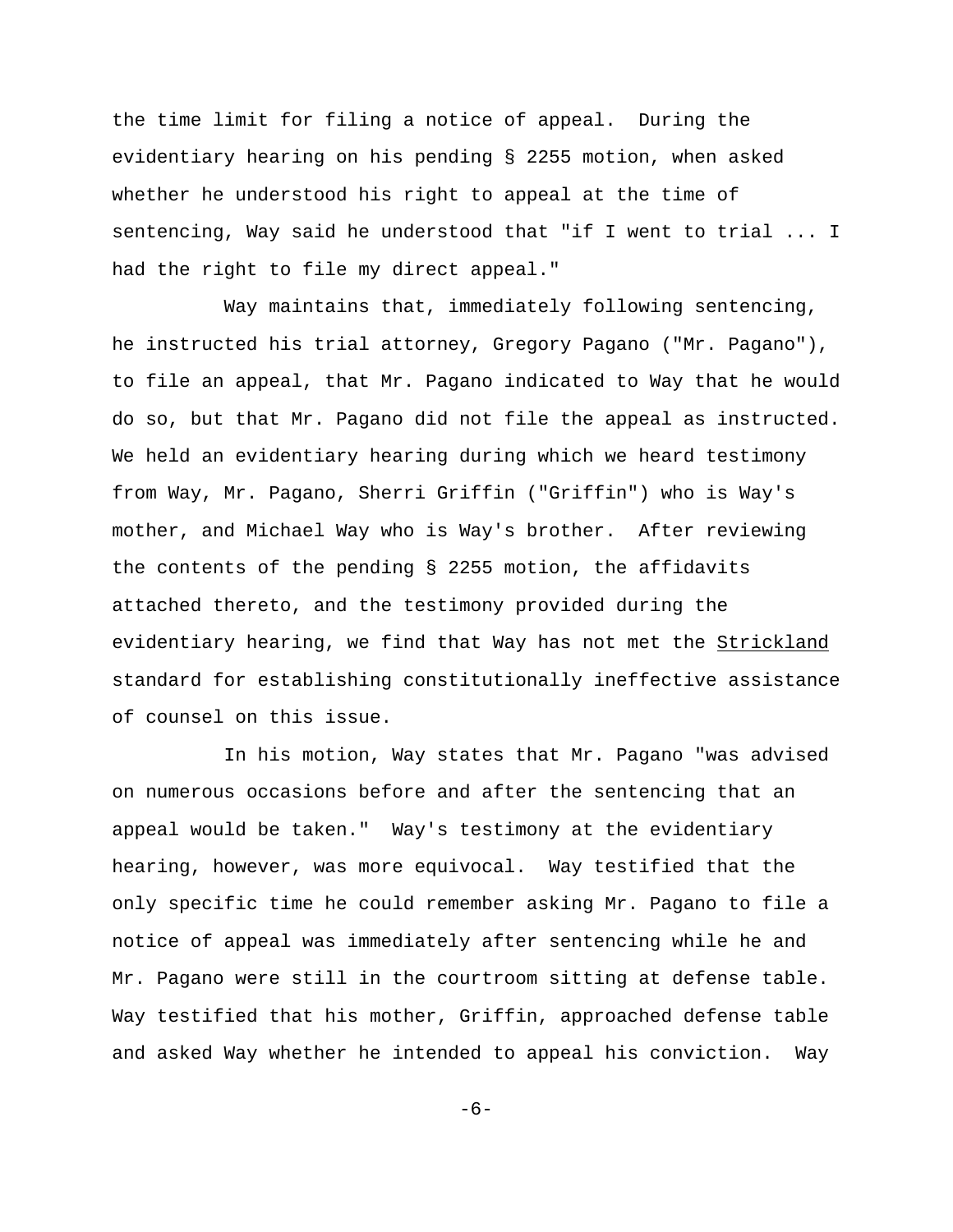claims that he responded affirmatively and then turned to Mr. Pagano, who was "flipping through some paperwork," and asked Mr. Pagano whether he was going to file a notice of appeal. According to Way, Mr. Pagano responded by nodding his head.

Way attached to his § 2255 motion an affidavit of his mother, Griffin, in which she stated that Way "specifically directed his attorney (Mr. Gregory Pagano) to file an appeal" and that she "heard [Way] tell Mr. Pagano to appeal his case and counsel stated that an appeal would be taken." (emphasis added). This appears to contradict Way's testimony that Mr. Pagano made no statement regarding whether he was to file an appeal, but merely nodded his head. It also flatly contradicts Griffin's testimony at the hearing, in which she admitted that she never heard Mr. Pagano say he would file a notice of appeal.

During his testimony at the evidentiary hearing, Mr. Pagano stated that he had no specific recollection of any request, or absence of a request, by Way to file a notice of appeal. Nonetheless, he testified that, although he does not personally handle appeals, it has been his regular practice, for seventeen years, to help his clients file a pro se notice of appeal while the client obtains appellate counsel. When asked the reason he did not file a pro se notice of appeal on behalf of Way in this case, he said it was because Way did not ask him to do so.

After considering the entire record and observing the demeanor of the various witnesses, we find Mr. Pagano believable

-7-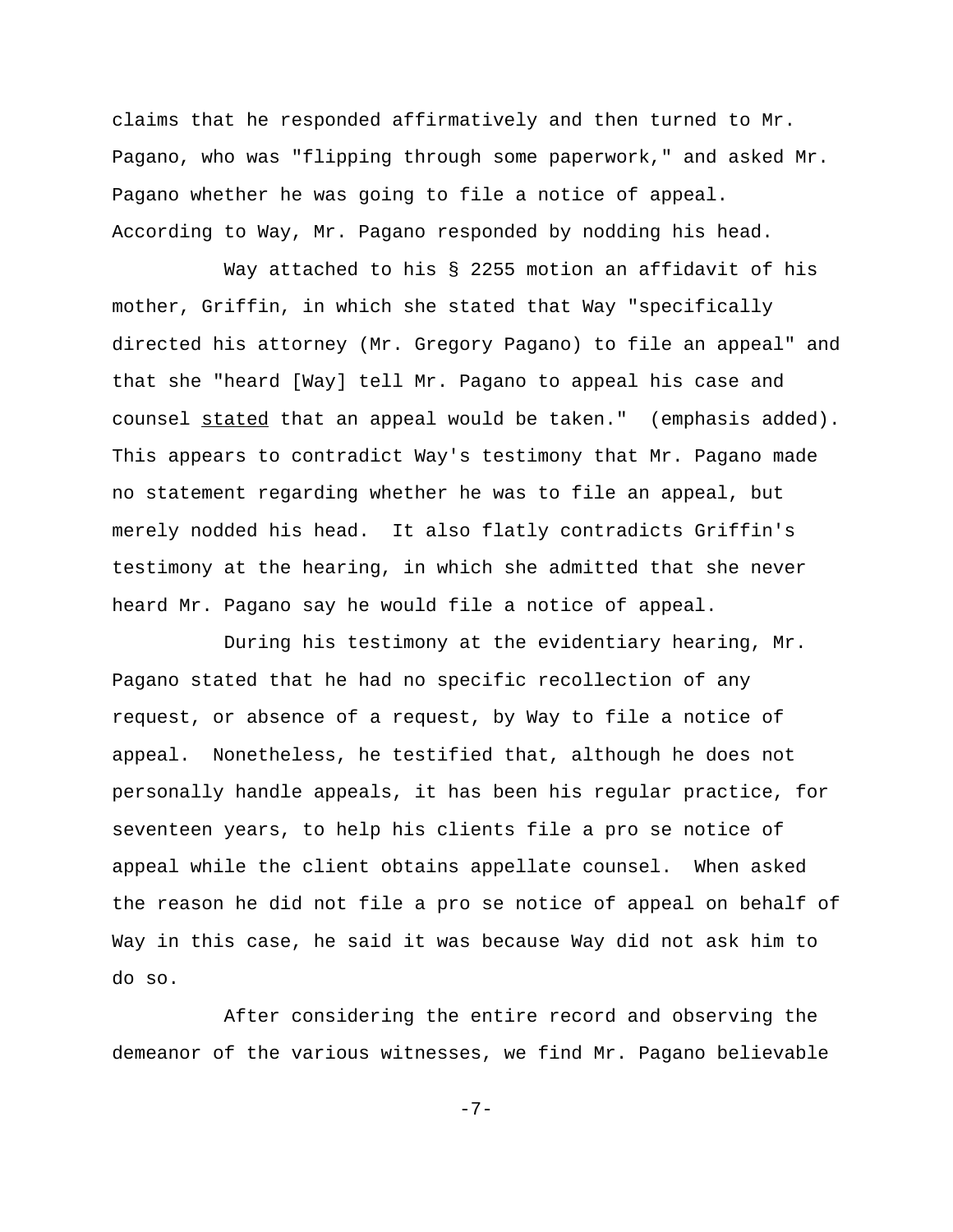and Way, his mother, and his brother not believable. There is no credible evidence that Way ever requested Mr. Pagano to file a notice of appeal.

In addition, Way has also failed to demonstrate that Mr. Pagano neglected to fulfill his duty to offer consultation regarding the appeal as required by Flores-Ortega. Mr. Pagano recalled that prior to sentencing he did consult with Way about the possibility of appeal and informed Way that any appeal would likely be unsuccessful. Despite these misgivings, Mr. Pagano stated that he would have filed a notice of appeal had Way requested him to do so. Again, we find Mr. Pagano credible.

Accordingly, Way has not established that his counsel was ineffective for not filing a notice of appeal.

Next, Way contends counsel's pre-trial investigation was inadequate. First, Way claims to have instructed counsel to interview his aunt and cousin, who, according to Way, would have testified that Way was not in possession of a firearm when he left their home shortly before the accident. Second, Way suggests that counsel should have returned to the area where Way claimed to have found the gun in order to search for possible witnesses.

As the Court noted in **Strickland**, "counsel has a duty to make reasonable investigations or to make a reasonable decision that makes particular investigations unnecessary." Strickland, 466 U.S. at 691. When examining the reasonableness of counsel's decision not to investigate, courts "apply[] a heavy

-8-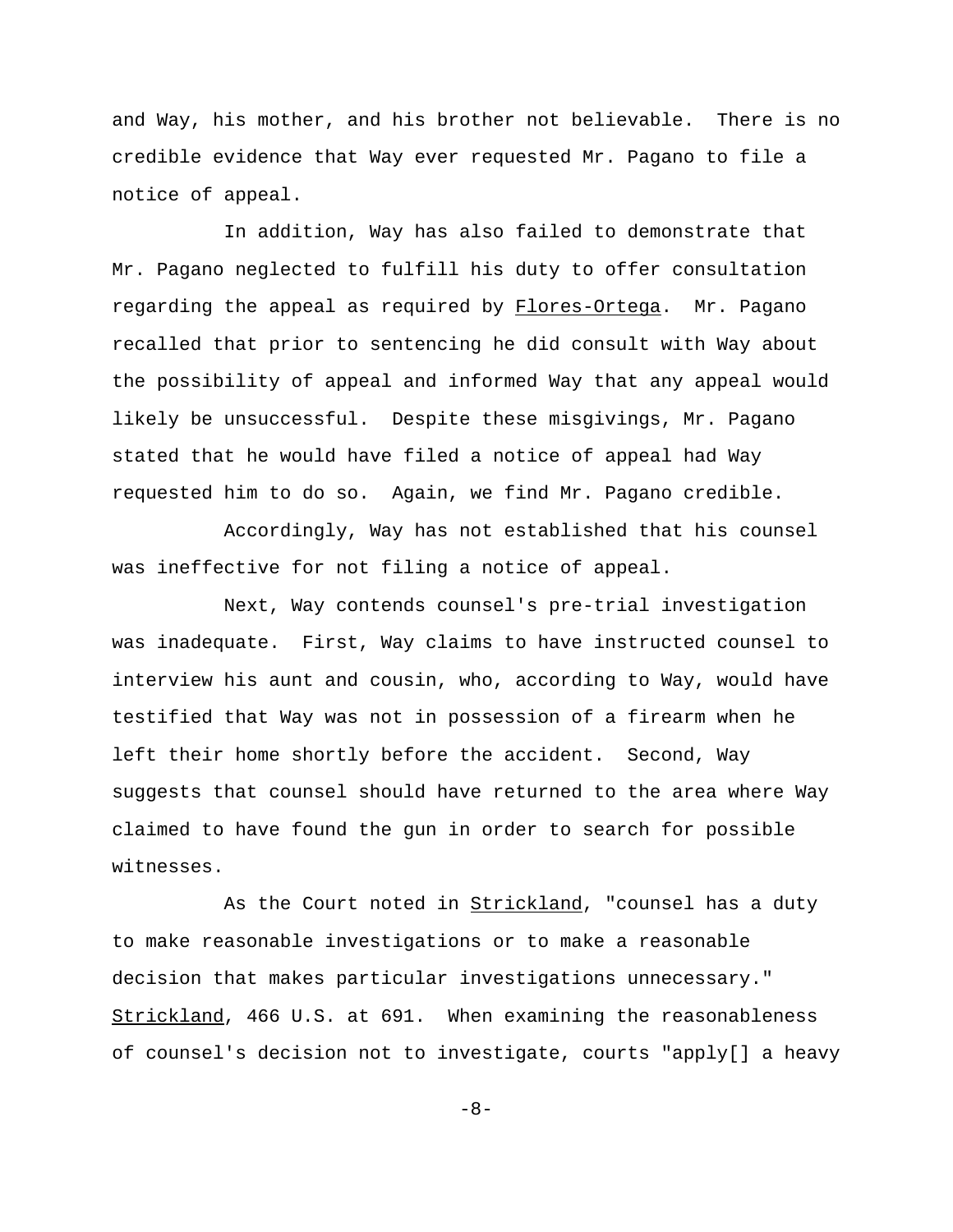measure of deference to counsel's judgments." Id. However, even an unreasonable error by counsel "does not warrant setting aside the judgment of a criminal proceeding if the error had no effect on the judgment." Id. Accordingly, counsel's failure to investigate is not ineffective under Strickland unless the petitioner can demonstrate a reasonable probability that, had counsel investigated, he would have discovered evidence which would have changed the outcome of the case. Id. at 699-700.

Way has presented no evidence to corroborate the accusations in his motion that his counsel failed to interview his aunt and cousin or investigate the scene of the accident. However, even if we assume Way's allegations are accurate, he has not presented an affidavit or statement from his aunt or cousin to corroborate his bald assertions. He has simply failed to demonstrate a reasonable probability that this lack of investigation, if true, affected the outcome of his case.**<sup>1</sup>**

Way's contention that his counsel was ineffective in failing to investigate and call as witnesses any of the children who where playing near the abandoned firearm or anyone who may have seen what occurred is likewise without merit. Again, Way has come forward with no evidence that there were any such witnesses. At trial, the government's evidence overwhelmingly established Way's guilt. It is not reasonably probable that

<sup>1.</sup> Because we find that counsel's alleged failure to investigate did not prejudice Way, we need not reach the issue of reasonableness. United States v. Booth, 432 F.3d 542, 546 (3d Cir. 2005).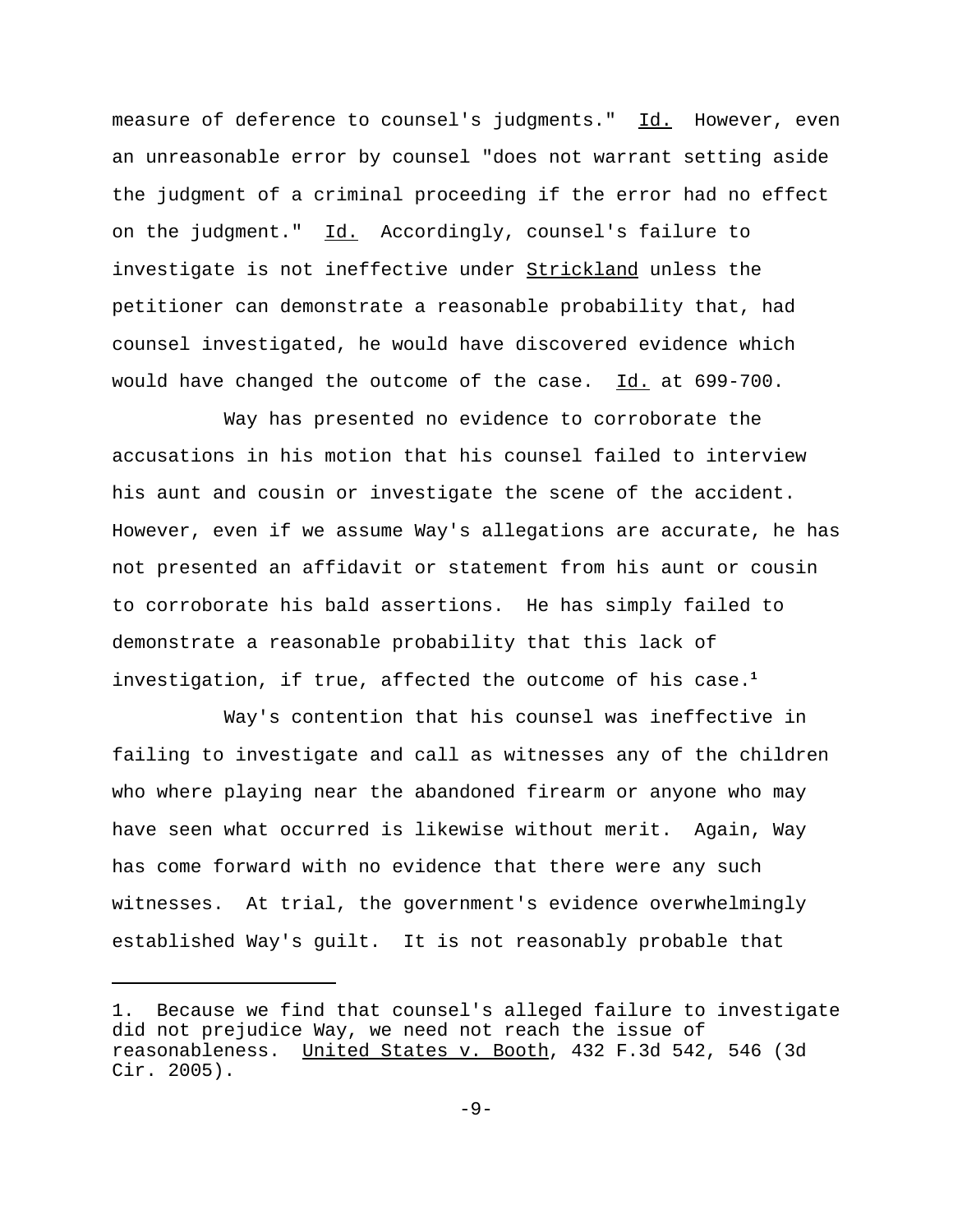further investigation by counsel would have altered the outcome of his trial.

Next, Way claims that counsel was constitutionally ineffective for providing an erroneous sentencing prediction. According to Way, counsel estimated that Way would receive a sentence of 36 to 60 months imprisonment, when, in fact, Way was sentenced to a term of 84 months in prison. Even assuming counsel made such a prediction, it was simply that, and not a statement as to what sentence would actually have been imposed. Moreover, Way fails to explain how this alleged underestimation caused him prejudice. He does not claim that an estimate of 84 months would have prompted him to plead guilty or otherwise alter his defense strategy. Without establishing prejudice, Way cannot succeed in his claim of ineffective assistance of counsel under Strickland.

Way further contends that counsel unilaterally waived his right to a twelve-member jury and his right to be present during voir dire. Way is wrong. He was tried before a twelvemember jury and was present during voir dire.

Way raises a number of other grounds to support his claim of ineffective assistance of counsel. After careful consideration, we find that these additional grounds are without merit and do not warrant further discussion.

For the reasons stated above, the motion of Tyree Way pursuant to 28 U.S.C. § 2255 will be denied.

 $-10-$